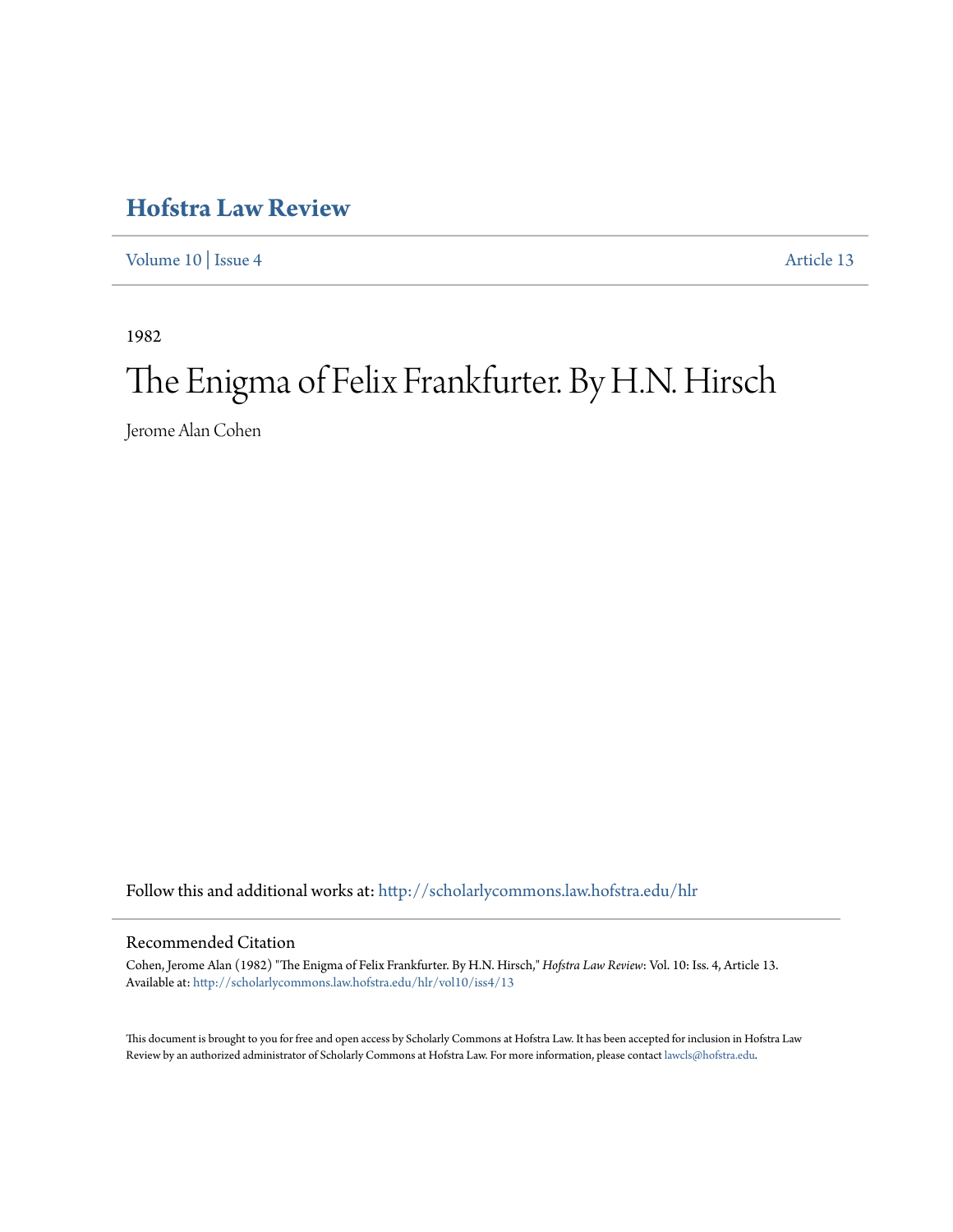## **BOOK REVIEW**

### THE **ENIGMA OF FELIX** FRANKFURTER. **By** H.N. HiRscH.\* New York: Basic Books, 1981. Pp x, 253. \$14.95.

#### *Jerome Alan Cohent*

November 15, 1982, will mark the one hundredth anniversary of the birth of Felix Frankfurter. The Harvard Law School has scheduled a gathering of his law clerks and others to commemorate the occasion. Even in the absence of the sparkling Justice and some of his most articulate clerks, especially the late Alexander Bickel and Philip Graham, the program should be a lively one. H. N. Hirsch's interpretative biography<sup>1</sup> guarantees that there will be plenty to talk about, for it adds fuel to a fire that has burned brightly ever since "F.F." made his mark as a Harvard law student in the class of 1906—the debate over what he was "really like."

His contemporaries found it impossible to epitomize him. Will those denied the opportunity to know him find it easier? Frankfurter believed that, whatever his disappointments and frustrations of the moment, history would vindicate his role on the Supreme Court and his views of American public law. Indeed, he spent a good deal of time seeking to assure that result, assiduously recording his version of Court deliberations and fostering the scholarship of favored friends. Although Frankfurter often accused Justices Black and Douglas of writing for the anthologies rather than responsibly deciding cases, he thought of himself as writing for the ages, in judicial opinions, academic publications, and voluminous private correspondence, memoranda, diaries and recorded reminiscenses. It is ironic,

<sup>\*</sup> Assistant Professor of Government, Harvard University.

t Member, New York, Connecticut and District of Columbia Bars; Lecturer in Law, Harvard Law School. Mr. Cohen served as law clerk to Chief Justice Warren, 1955 Term, and to Justice Frankfurter, 1956 Term. For a brief tribute to Justice Frankfurter written by Mr. Cohen on the occasion of the Justice's retirement from the Court, see Cohen, Mr. Justice Frankfurter, 50 **CALIF.** L. REv. 591 (1962).

**<sup>1.</sup>** H. **HIRsCH, THE ENIGMA** OF *FELix* FRANKFURTER **(1981).**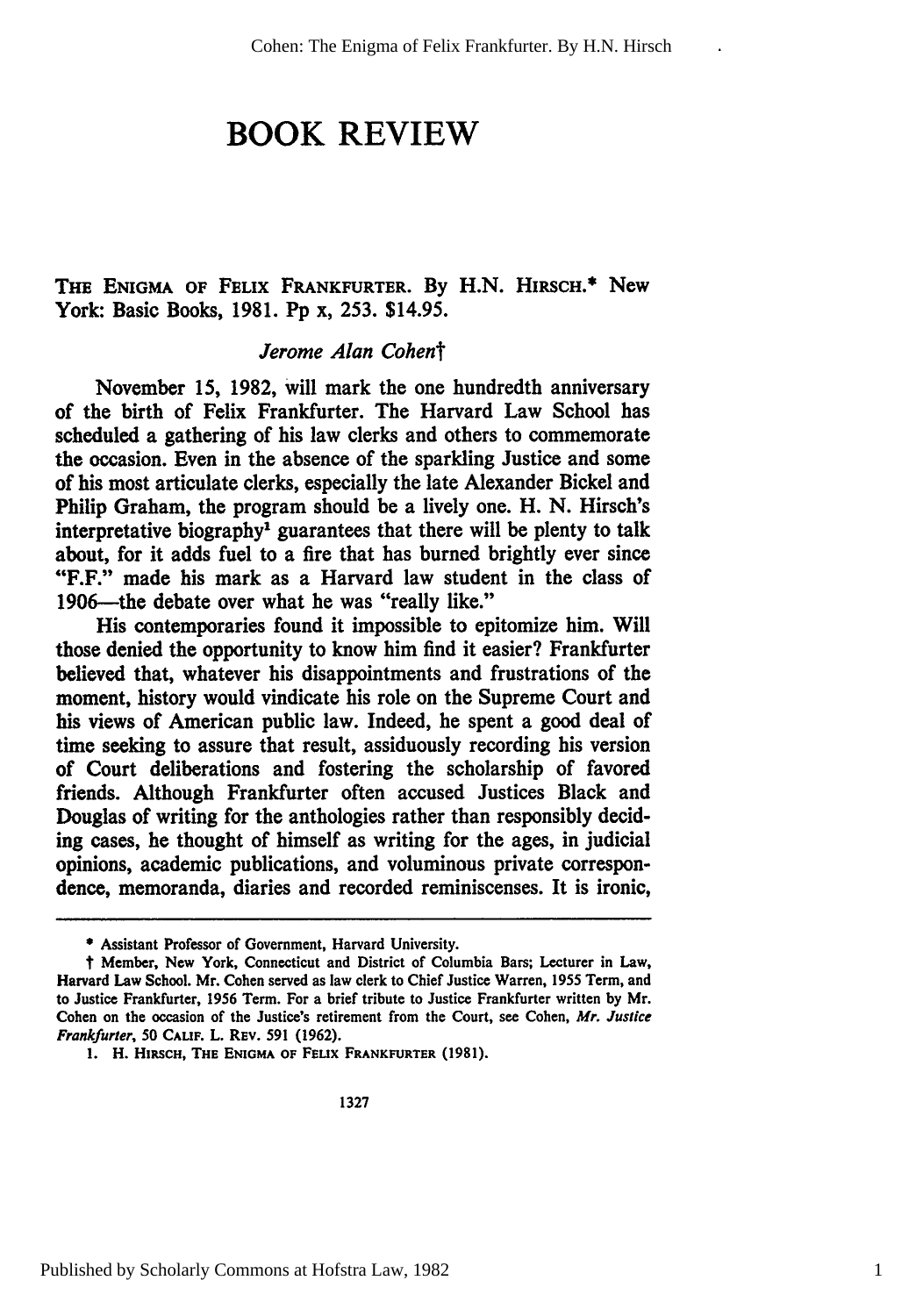therefore, that much of the work done by scholars since the Justice's death in 1965 has diminished his stature. It is especially ironic that much of the ammunition for Professor Hirsch's scholarly attack came from Frankfurter himself.

Yet these ironies are not surprising. As to the first, during his tenure on the Court many of the Justice's friends, despite their admiration for his learning and powers of reasoning, were concerned that he had come down on the wrong side of a number of the Court's significant decisions; to take only one contrasting example, Earl Warren, for all his unsophisticated analysis and lack of acquaintance with the Court's traditions, seemed to many to have judged more accurately the needs of his era. As to the second irony, surely Frankfurter was naive in believing that historians would not take him to task for the extent to which his private papers show him to have flattered his mentors, ridiculed his colleagues, and enhanced his own role in affairs; to take another contrasting example, Hugo Black, like a clever antitrust defendant, resisted the temptation to record the bulk of his thoughts and actions.

To the "treasure of words"<sup>2</sup> left us by Frankfurter, Professor Hirsch applies certain psychological theories, principally based on his understanding of the works of Karen Homey and Erik Erikson. He uses these theories in an effort to demonstrate that Frankfurter was a neurotic personality of a narcissistic nature who matured late and at the price of an idealized self-image that had helped this Jewish immigrant cope with the strains of his father's death and of career and marital decisions in the Brahmin world in which he sought acceptance. According to Hirsch, this ego-defensive, inflated personality had a "history of difficult interpersonal relationships"<sup>3</sup> and a need to dominate others, was always in conflict with persons he identified as enemies who acted out of "ignorance or malevolence" rather than "disinterestedness" as did Frankfurter, and projected "his own characteristics onto others, while rationalizing his own behavior."' The point of all this, in Hirsch's view, is that these personality traits influenced the Justice's judicial behavior, especially in the *Gobitis* flag salute case,<sup>5</sup> which Hirsch sees as the watershed in the Justice's years on the bench. He asserts that Frankfurter's advocacy of judi-

1328

<sup>2.</sup> *Id.* at ix.

**<sup>3.</sup>** *Id.* at **208.**

*<sup>4.</sup> Id.* at **209.**

**<sup>5.</sup>** Minersville School Dist. v. Gobitis, **310 U.S. 586** (1940), *overruled by* West Virginia State Bd. of Educ. v. Barnette, **319 U.S.** 624 (1943).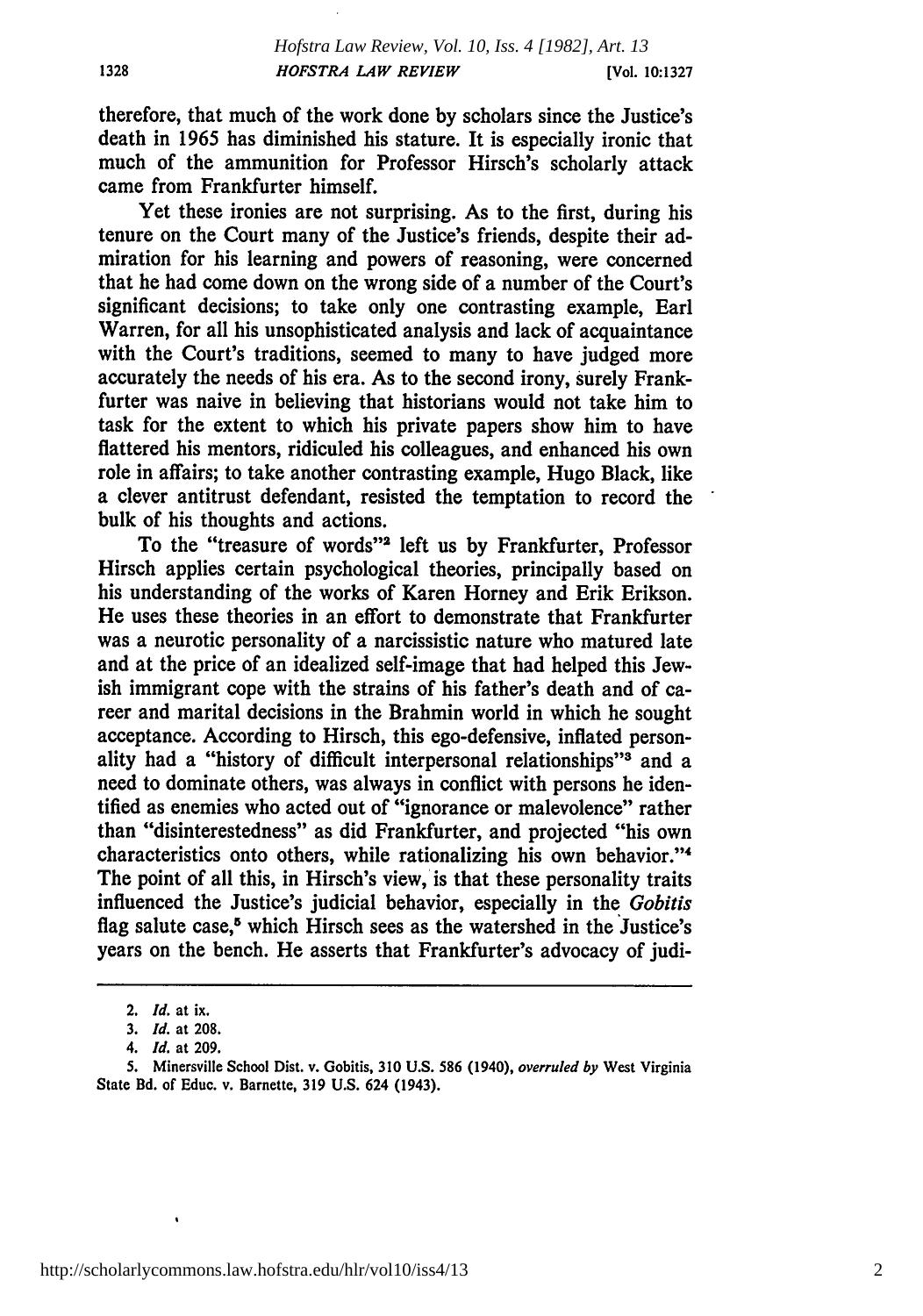cial self-restraint in that decision, and the general judicial philosophy that it reflected, "cannot be understood without reference to Frankfurter's need for acceptance and a sense of belonging"<sup>6</sup> in the land that the Justice had adopted with a religious patriotism.

Such a crude summary does not begin to do justice to the author, who has written a serious and well-researched book that offers many interesting insights and is a good read despite its origins as a doctoral dissertation. Yet, like many other friends of Frankfurter, I came away from the book wondering whether Hirsch had done iustice to the Justice. I leave it to those better qualified, such as Alan Stone, to judge the adequacy of Hirsch's invocation of Homey and Erikson,<sup>7</sup> but I cannot refrain from noting that I found the book's frequent repetition of apparently oversimplified psychological stereotypes to be irritating.

Even more annoying to one who knew Frankfurter is the incomplete factual characterization upon which the psychological interpretation is based. I agree with Norman Dorsen that "[t]he book contains little to balance the many excerpts from Frankfurter's more spiteful or self-aggrandizing letters. These leave the impression of an unrelievedly harsh and self-centered personality-an impression difficult to reconcile with abundant evidence that throughout his life Frankfurter made and retained many close friends."<sup>8</sup> The Justice was an extraordinarily warm, usually joyful, outgoing, empathetic person who devoted great amounts of time to welcoming, drawing out, and assisting others, including those he could in no way have considered useful objects of manipulation.

Dangers are inherent in a study that does not claim to be exhaustive but nevertheless generalizes as though it were. For example, although clearly right about Frankfurter's penchant to see himself as a man of principle while viewing his opponents in a less attractive light, Hirsch would appear to be in the realm of half-truth when arguing that Frankfurter had a "tendency to domineer the individuals closest to him."<sup>9</sup> To say that Frankfurter dominated his law clerks seems simply off the mark, and one wonders what the author meant by this. Frankfurter solicited his clerks' opinions, jousted with them endlessly, gave them considerable responsibility, and, at the an-

**<sup>6.</sup>** H. **HIRSCH,** *supra* note **1,** at 212.

<sup>7.</sup> For an illuminating evaluation of Hirsch's resort to psychology, see Stone, Book Review, **95** HARV. L. REv. 346 **(1981).**

**<sup>8.</sup>** Dorsen, Book Review, 95 **HARV.** L. **REV.** 367, 372 (1981).

<sup>9.</sup> H. **HIRSCH,** *supra* note 1, at 208.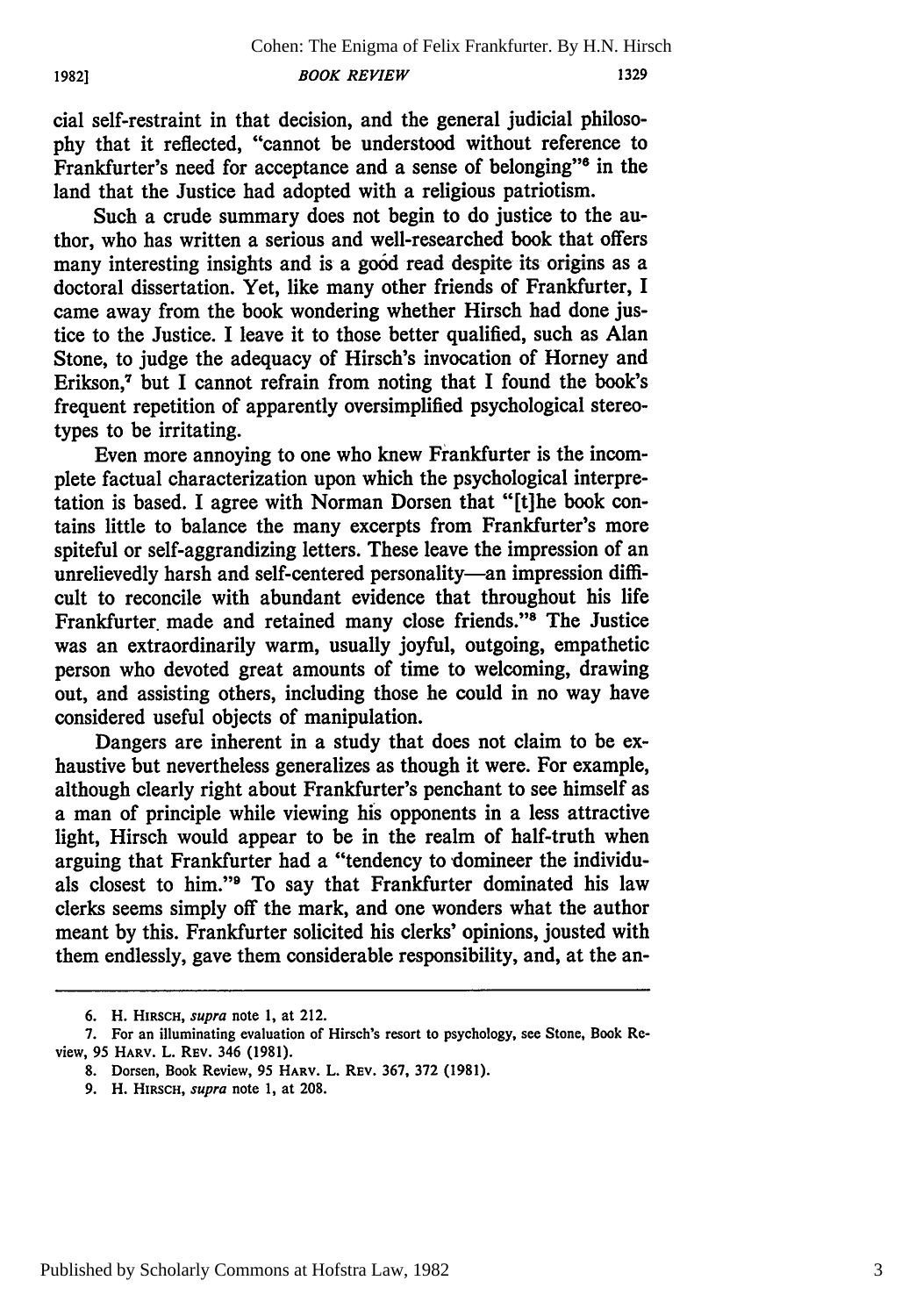nual birthday party and dinner with past and present clerks, loved nothing better than spirited debates at high decibel levels. The decisions, of course, were his to make, but his decisionmaking style did not seem domineering, at least in contrast to that of his brethren. Chief Justice Warren, for example, had limited patience for the arguments of his clerks, cutting them off occasionally with the genial remark that "well, fellows, I've got to be wrong sometimes;" and a few months into the **1955** Term the Chief, whom Frankfurter considered "something of a martinet," ordered his clerks not to exchange ideas with Frankfurter, for he suspected the little Justice of trying to undermine his position **by** brainwashing his staff.

One must also doubt the author's statement that "[i]t is absolutely clear that Frankfurter dominated his wife and that this affected her profoundly."10 Surely the Justice's strong personality affected "Mrs. F." profoundly, but the author might also have said that she, no lightweight either in intellect or personality despite her emotional problems, had a similar effect upon him. Not only in words but also in deeds the Justice showed great respect for his wife, displaying sensitivity to her criticisms and often deferring to her judgments. After she became bedridden in the early 1950's, he became something of a homebody, contrary to his inclinations, in order to stay close to her. Hirsch's treatment merely skims the surface of a complex interaction that undoubtedly could tell us much about the Justice. Had his approach been less exclusively bookish, Hirsch could have learned much more about the Justice's relationship with his wife and about his entire life, through interviews with a multitude of available sources. Given the author's psycho-legal orientation, he might even have discovered whether F.F., in failing to have children, had followed the precedent of his mentor Holmes!

**Of** course, interviewing could have provided Hirsch with additional evidence for his thesis as well as some colorful anecdotes. The following tidbits are merely illustrative.

-In mid-1955, when a clerk who had witnessed Earl Warren's first two years on the Court was asked why Justice Black had so quickly prevailed over Frankfurter in the contest for influencing the new Chief, he replied: "It's very simple. Felix irritates. Hugo soothes."

-Nothing irritated F.F. more than what he regarded as Black's pretentious references in judicial opinions to Livy,

**10.** *Id.*

1330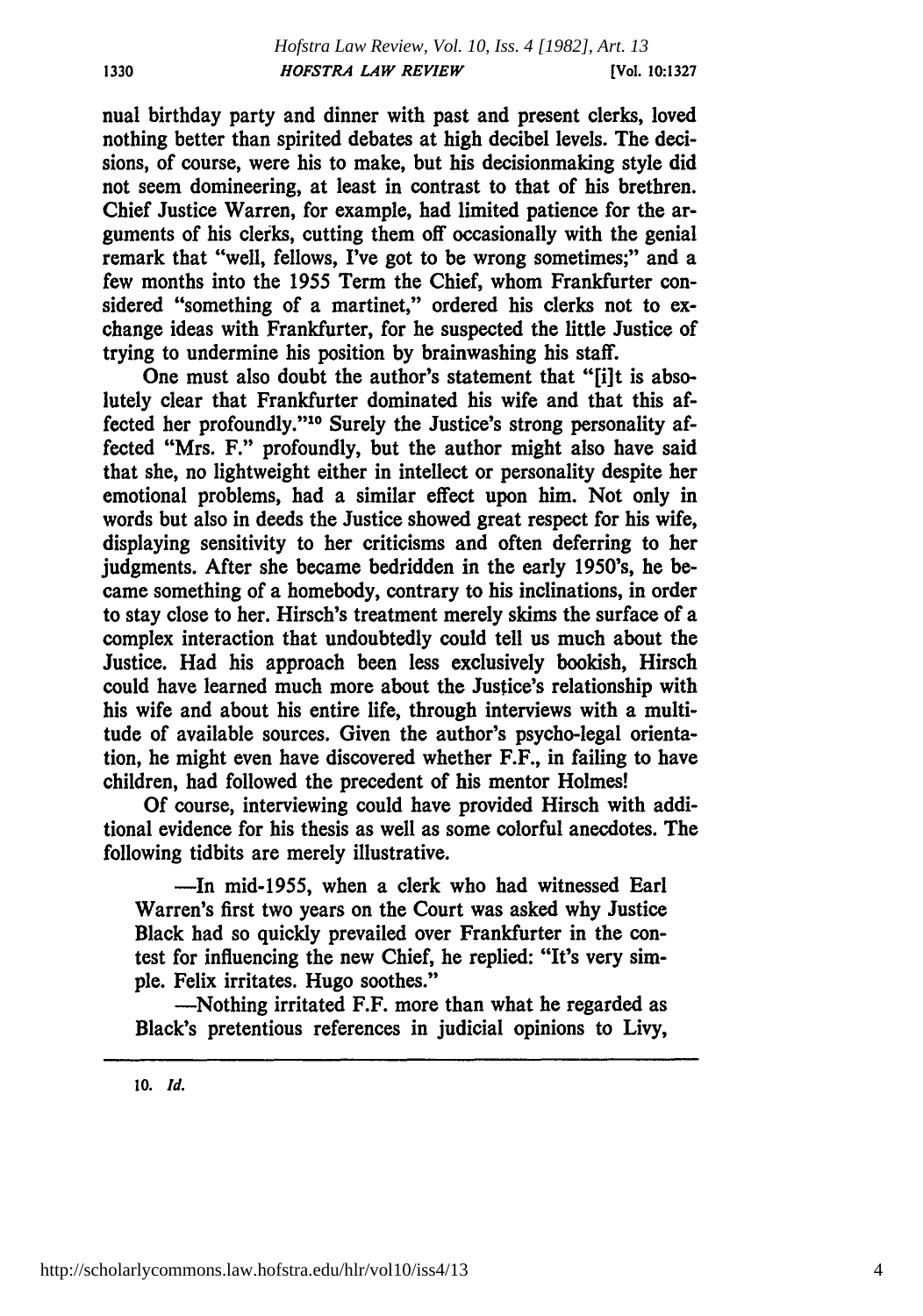*BOOK REVIEW*

Plutarch and other sages, as though Frankfurter held the patent on learned quotations-a classic case of the pot calling the kettle black.

**-If** Frankfurter was occasionally uncharitable in his written appraisals of colleagues, he was sometimes even more devastating in person. He said more than once that Fred Vinson's death shortly before Court argument **in** the public school desegregation cases was the only evidence he had ever had of the existence of a divine being. And he was capable of dismissing. Justice Douglas with: "He thinks democracy is picking his nose in public."

-Frankfurter's treatment of his clerks could be cited not so much to demonstrate a need to dominate as to suggest his divided allegiance to Holmes and Brandeis-one of Hirsch's sub-themes. Frankfurter liked to think that his clerks had the same degree of leisure that he claimed had been enjoyed **by** the clerks of Mr. Justice Holmes, while more often keeping their noses to the grindstone in the manner of the originator of the Brandeis brief.

-If seeking to document self-deception, one could add Frankfurter's statement, made to me in **'56** Term, that one of the reasons he agreed to join the Court in **1939** was that he wanted to show an anti-semitic world that the President of the United States had placed great confidence in a Jew.

Yet one who recognizes blemishes in Frankfurter, from both personal experience and published sources, is left with the feeling that Hirsch magnifies them out of proportion and presents a skewed portrait. We may question why Hirsch should do so. Norman Dorsen has suggested that the book reveals "considerable evidence that Hirsch is personally hostile to Frankfurter," in large part because of his subject's abandonment of religious Judaism.<sup>11</sup> Surely it is perverse for Hirsch to brand Frankfurter "in many ways-but especially in his relationships with FDR-a perfect example of the 'court Jew.' "<sup>12</sup> Frankfurter's toadving to FDR was certainly unattractive, but not because he was trying to pass himself off as a neo-Brahmin or distance himself from his background. Moreover, Hirsch's attempt to explain away Frankfurter's active Zionism comes off feebly, and it is not irrelevant to note that the Justice disapproved of those

*<sup>11.</sup> Id.* at 373, 374 n.25.

<sup>12.</sup> *Id.* at **232** n.100.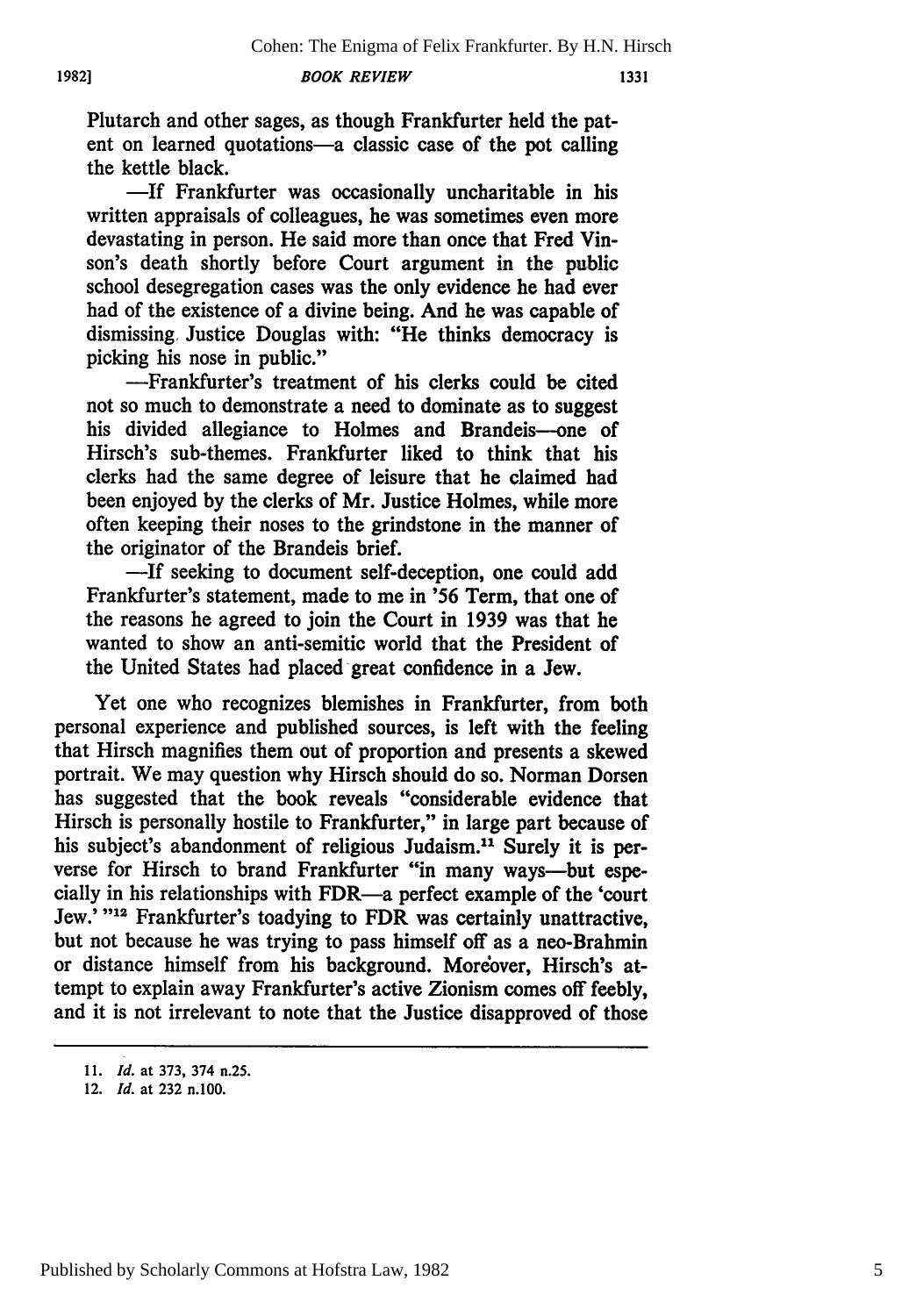who sought to conceal their Jewish origins by Anglicizing their names, not only because this demonstrated lack of courage and candor but also because it repudiated the American dream he cherished.

Professor Dorsen's suggestion of personal hostility<sup>13</sup> is intriguing. This would not be the first time that a biography tells as much about the observer as the observed. Yet, on the basis of the **book** alone, **I** regard the suggestion as merely an hypothesis, one that deserves a Harvard undergraduate seminar paper-not a Ph.D. dissertation-that would apply to Hirsch some of the psycho-historical techniques that he applied to Frankfurter. In the absence of such a study, however, **I** prefer to attribute the book's failure to present a balanced portrait to a more common biographical phenomenon-the tendency to collect and interpret data in a way that will support the thesis one seeks to sustain, even at the cost of not dealing with the full complexity of a life one claims to address.

If Hirsch's intent had been to blacken Frankfurter's reputation rather than present an explanation of his judicial behavior, it is unlikely that he would have passed over in a sentence the fact that from **1916,** the year that Brandeis became a Supreme Court justice, until **1939,** the year that Frankfurter joined him on the Court, Brandeis regularly sent Frankfurter money to pay for his "'expenses in public matters undertaken at my request or following up my suggestion.' "<sup>14</sup> Hirsch merely characterizes this as "an unusual arrangement" and moves on, thereby demonstrating insensitivity not only to ethical questions that would have been recognized as serious even in that era but also to merchandising possibilities.

Bruce Allen Murphy's book,<sup>15</sup> in contrast, by further documenting the revelations made in previously little-noted publications, became an overnight sensation,<sup>16</sup> stimulating a heated public debate over the propriety of a judge's secret financing of political activities. That debate has thus far largely ignored the propriety of Frankfurter's own conduct as secret recipient of the funds during his tenure as a law professor whose professional work focused on scholarship, popular writing and teaching concerning the Supreme Court and the role of Justice Brandeis. To his credit, Professor Dorsen, in a

**<sup>13.</sup>** Dorsen, *supra* note **8,** at **373-74.**

<sup>14.</sup> H. **HIRSCH,** *supra* note **1,** at 44 (quoting Frankfurter).

**<sup>15.</sup> B. MURPHY, THE BRANDEIS/FRANKFURTER CONNECTION (1982).**

**<sup>16.</sup>** *See, e.g.,* "Judging Judges and History," N.Y. Times, Feb. **18, 1982,** at **A22, col. 1;** "Letters Reveal Brandeis Political Fund," Wash. Post, Feb. **15, 1982,** at **A17;** "Letters Show Frankfurter a Secret Voice of Brandeis," N.Y. Times, Feb. 14, **1982,** § **1,** at **1.**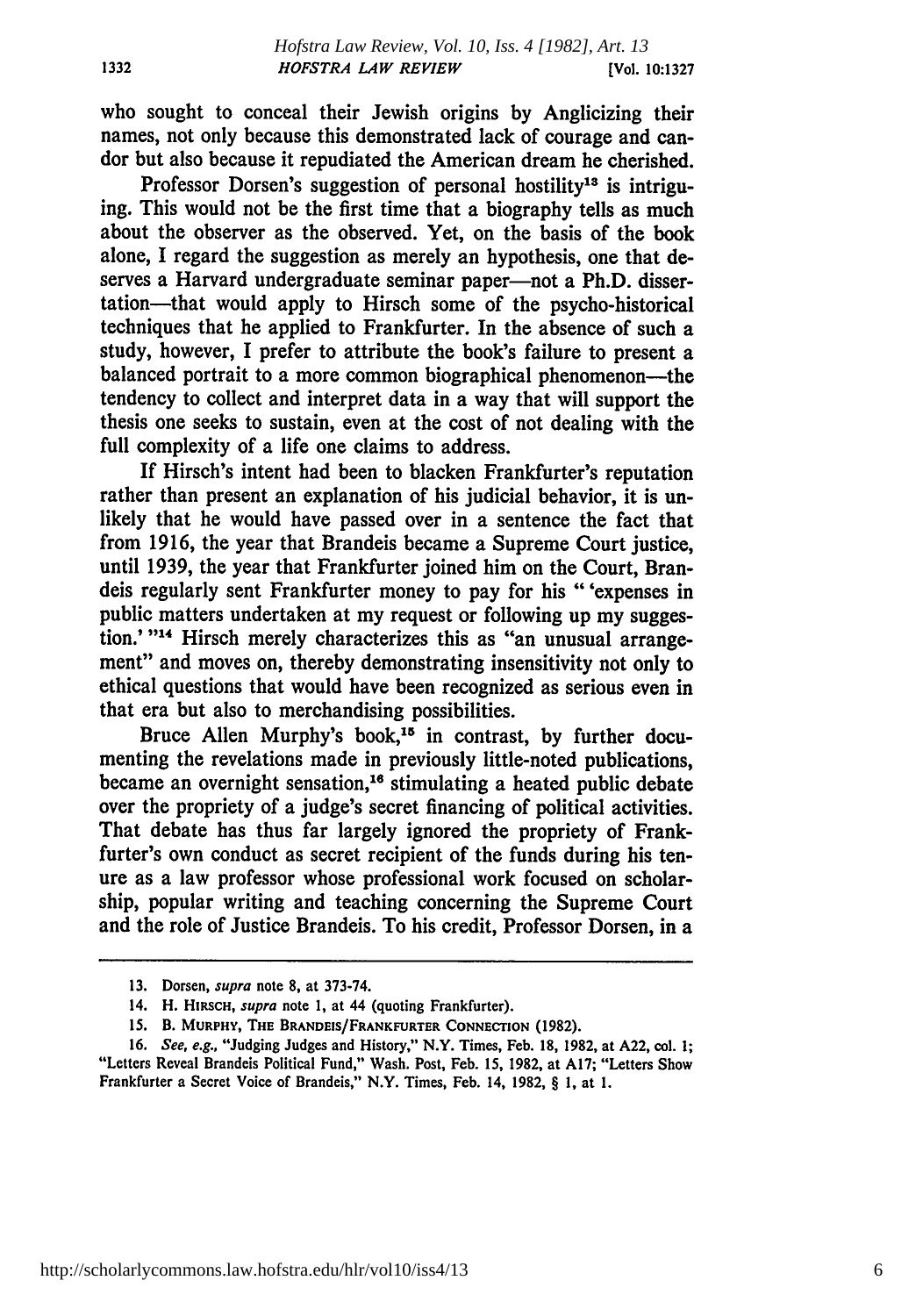**1982)**

*BOOK REVIEW*

footnote to his review of Hirsch, terms the matter "disturbing" and tactfully asks "whether Frankfurter's independence was affected by a financial relationship with a major subject of his scholarship."<sup>17</sup> If, as is reported, Frankfurter tried to prevent researchers from gaining access to his correspondence with Brandeis,<sup>18</sup> this may have been among the reasons, for Frankfurter must have known that there was even less to be said in justification of the recipient of this expense money than of the donor.

Despite its flaws, this volume is a stimulating contribution to scholarship that is certain to elicit substantial responses. One wonders how it and Frankfurter will look on the two hundredth anniversary of his birth.

**<sup>17.</sup>** Dorsen, supra note **8,** at 368-69 n.6. *See generally* Glekel, "The Frankfurter Retainer-Ethical Implications for Bar," N.Y.L.J., Mar. 24, 1982, at 1.

<sup>18.</sup> According to Alpheus T. Mason, Brandeis' biographer, Frankfurter did not permit him to see the correspondence with Brandeis, asserting that the letters were "court papers." N.Y. Times, Feb. 14, 1982, § 1, at **I** n.8.